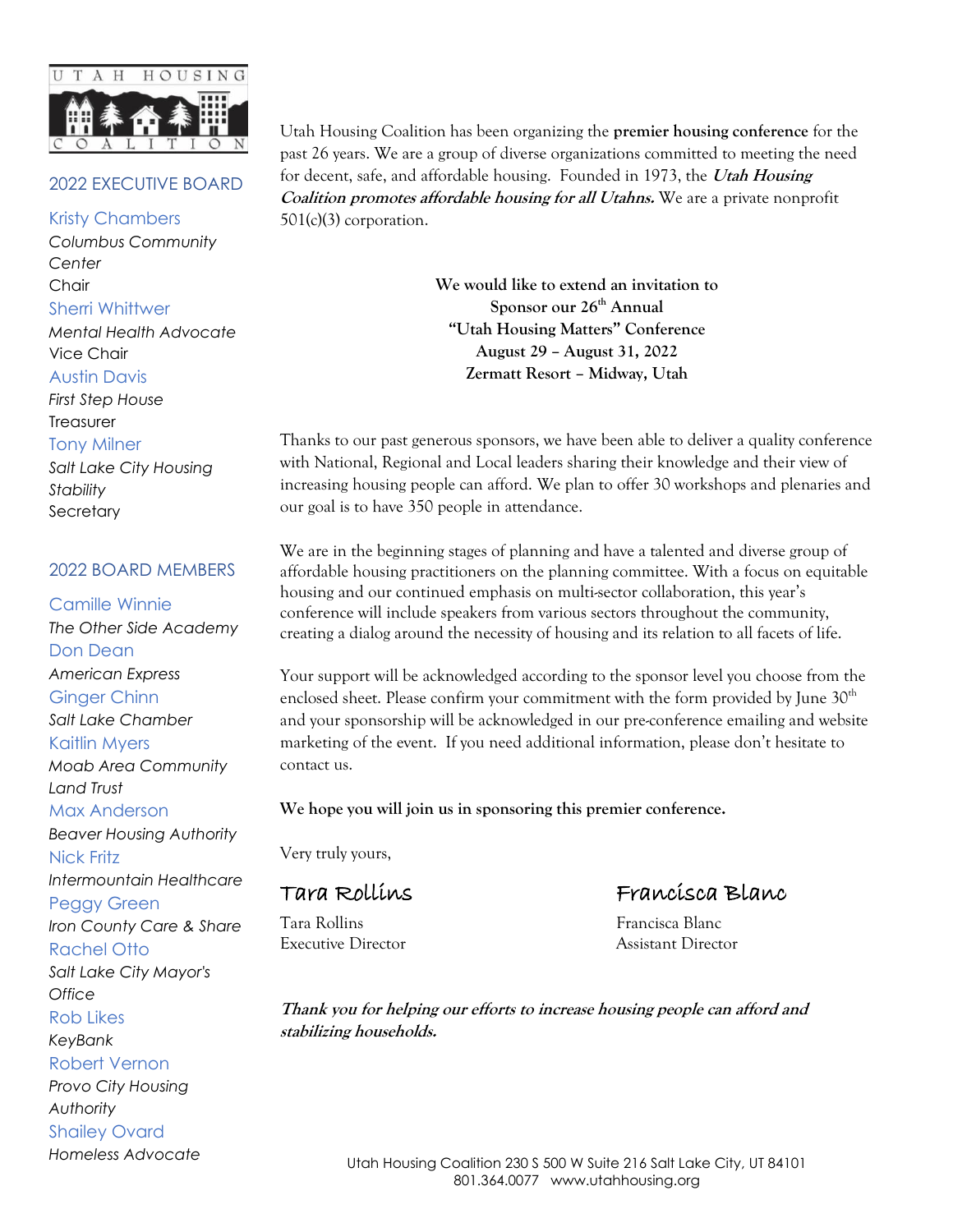# **2022 UHC CONFERENCE SPONSORSHIP BENEFITS**

Your sponsorship provides access to the best stage to increase your visibility with people and organizations who are collectively working to lay the groundwork for long-term structural reforms and evidence-based housing and homelessness solutions while shaping a new housing narrative and building power for sustainable, equitable impact in our communities.

#### UTAH HOUSING **TITLE PLATINUM GOLD SILVER BRONZE COPPER \$10,000 \$7,500 \$5,000 \$2,500 \$1,000 \$500 Keynote Speaker Sponsor** ● **Logo on Cover of the**   $\overline{\mathbf{O}}$ **Conference's Program UHC 2022-23 Membership Verbal Recognition Ad in Conference's Full Page Full Page Half Page Quarter of Program Ad Ad Ad Page Ad Scholarships on Your 6 4 2 1 Behalf Logo on Website** ● ● ● ● ● **Complimentary 5 4 3 2 1 1 Registrations Recognition in the**  ● ● ● ● ● ● **Conference's Program** Resource Table ● ● ● ● ●

# **Your sponsorship will cover all the conference's expenses.**